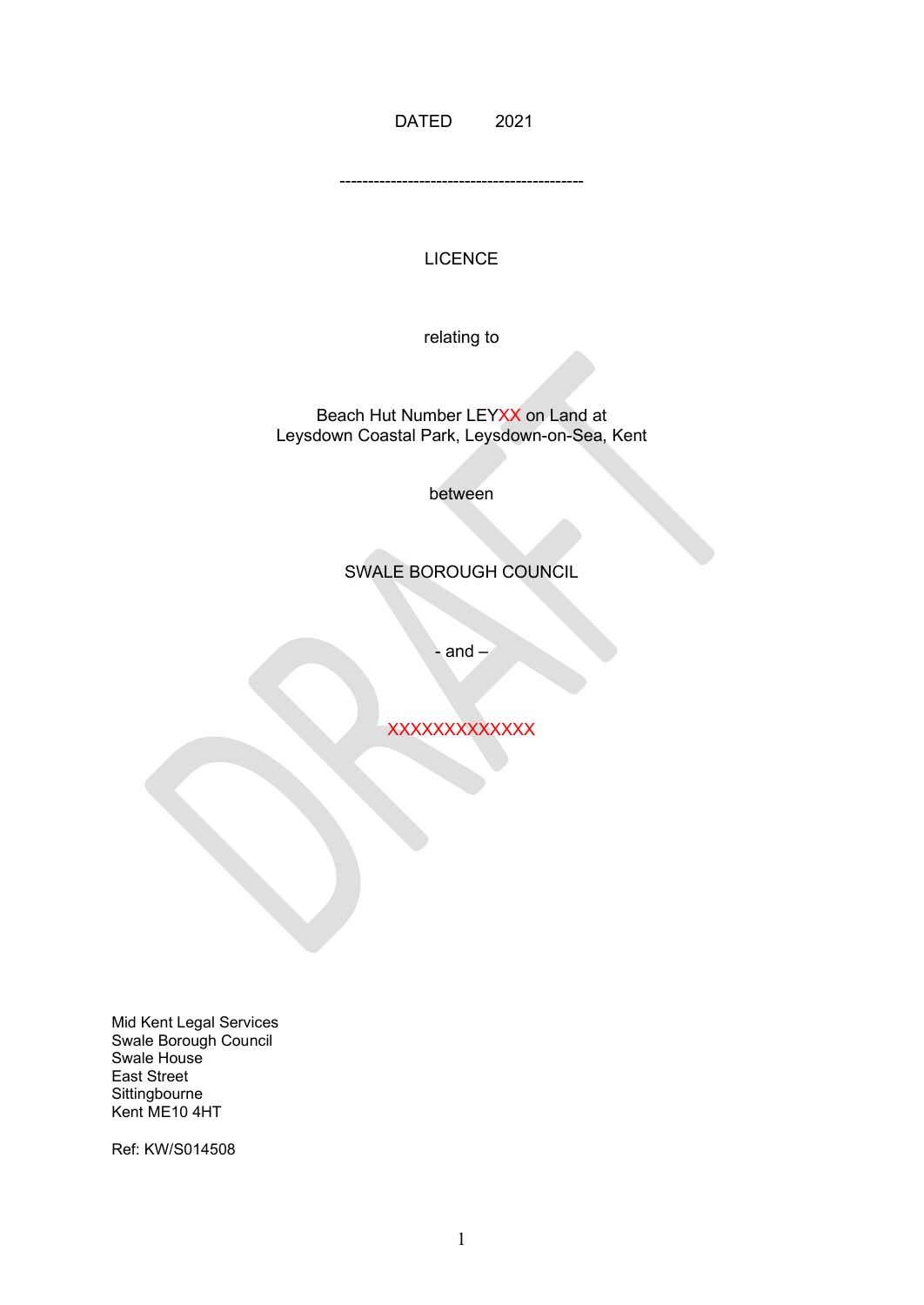### THIS LICENCE is dated

## PARTIES:

- 1. **SWALE BOROUGH COUNCIL** of Swale House East Street Sittingbourne Kent ME10 3HT (the Council)
- 2. **XXXXXXXXXXXX** of XXXXXXXXXXXXXXXXXXXX (the Licensee)

### WHEREAS:

- 1. The Council is the freehold owner of the land known as Leysdown Coastal Park, Leysdown-on-Sea, Kent (the Land) which is registered at the Land Registry under title number K180884
- 2. The Council has agreed to allow the Licensee to use the Beach Hut (the Beach Hut) which is owned by the Licensee and is situated on part of the Land (the Site) in accordance with the terms and conditions hereinafter contained

### NOW THIS DEED WITNESSES as follows:

- 1. In consideration of the annual licence fee of FOUR HUNDRED AND FOUR POUNDS AND NINETY PENCE (£404.90) payable annually in advance by the Licensee to the Council. The Council HEREBY GRANTS unto the Licensee FULL RIGHT and LIBERTY for the Licensee to use and occupy the Site on which the Beach Hut number LEYXX which is situated on the Land as shown edged red on the attached plan beginning on and including the date of this licence for an initial term of three years and thereafter from year to year until the date on which this licence is determined in accordance with clause 3 and subject to the terms and conditions hereinafter contained
- 2. The Licensees agree with the Council as follows:
- $2.1$  to pay:
	- (a) to the Council the annual licence fee without any deduction the first such payment to be made on the date hereof and then annually thereafter
	- (b) to the Council business rates when demanded by the Council and to pay any other rates taxes duties charges assessments and outgoings whatsoever which are now or which may at any time during the term of this Licence be assessed charged imposed or payable in respect of the Site and the Land
	- (c) to the Council VAT on the yearly sum and any other sum payable to the Council to the extent lawfully due on any sums demanded by the Council
- 2.2 Not to use the Site or Land otherwise than as a private Beach Hut for recreational purposes ancillary to the use of the adjoining beach
- 2.3 Not to store or allow to be stored anything in the Beach Hut or on the Land or on the Site other than items ancillary to the enjoyment of the beach.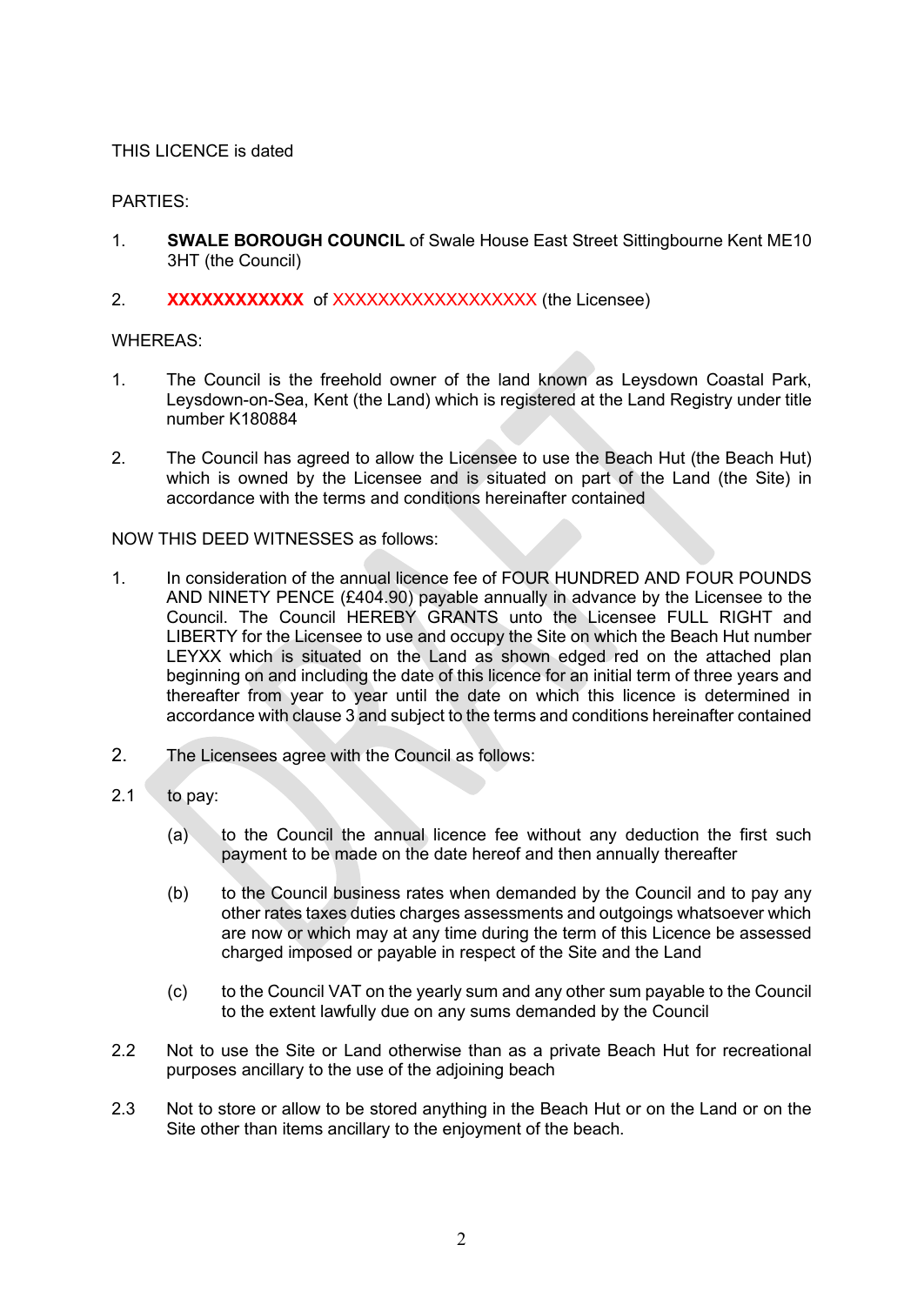- 2.4 Not to store on the Land or on the Site or in the Beach Hut any flammable mixtures including gases
- 2.5 Not to keep animals on the Site or in the Beach Hut. Dogs are permitted during the day but must be accompanied by the Licensee at all times and the Licensee must comply with the Councils Dog Control Orders.
- 2.6 No dogs or other animals may be kept in the Beach Hut overnight
- 2.7 Not to use or allow to be used the Beach Hut for sleeping overnight
- 2.8 To use the Beach Hut between the hours of 05:00 and 23:00 only
- 2.9 Not to in any way part with the possession of the key provided by the Council to the Licensee for use by the Licensee only to access the gates and facilities on the Land or the Site and may only be used by the Licensee within the time set out in clause 2.9 of this Licence.
- 2.10 Take full responsibility for the use and holding of the key and not duplicate the key or permit to be duplicated whether or not proved to be within the Licensees knowledge of duplication
- 2.11 Not to place or display any hoarding advertising board posters or pictures on the Beach Hut without the consent of the Council
- 2.12 Not to do or permit to be done any act or thing which is or may become a nuisance annoyance or disturbance to the Council or to others in the neighbouring premises or to other persons using the beach foreshore or promenade or to people passing the Site or the Land
- 2.13 Not to barbecue food in the Beach Hut or on the Land or on the Site
- 2.14 Not to carry on any trade business or profession in the Beach Hut or on the Land or on the Site
- 2.15 Not to deposit or permit to be deposited on the Land or on the Site or any other part of the beach or foreshore belonging to the Council any bottles paper or rubbish or other refuse of any kind and to ensure that any such rubbish or other refuse is removed at all times
- 2.16 To maintain repair and keep in a clean and tidy condition the Land and the Site and the Beach Hut to the full satisfaction of the Council
- 2.17 Apply an appropriate coloured paint or preservative (that has been approved by the Council in advance) to the external elevations of the Beach Hut at least once every two years the first application being made within the first month of the grant of this Licence
- 2.18 To keep the Beach Hut locked and secured and with the Beach Hut number clearly displayed on the front of the Beach Hut
- 2.19 To repair acts of any vandalism in a timely manner (including the removal of any graffiti)
- 2.20 Not to erect any other building or structure on the Land or on the Site or make any alteration or addition to the Beach Hut without the written consent of the Council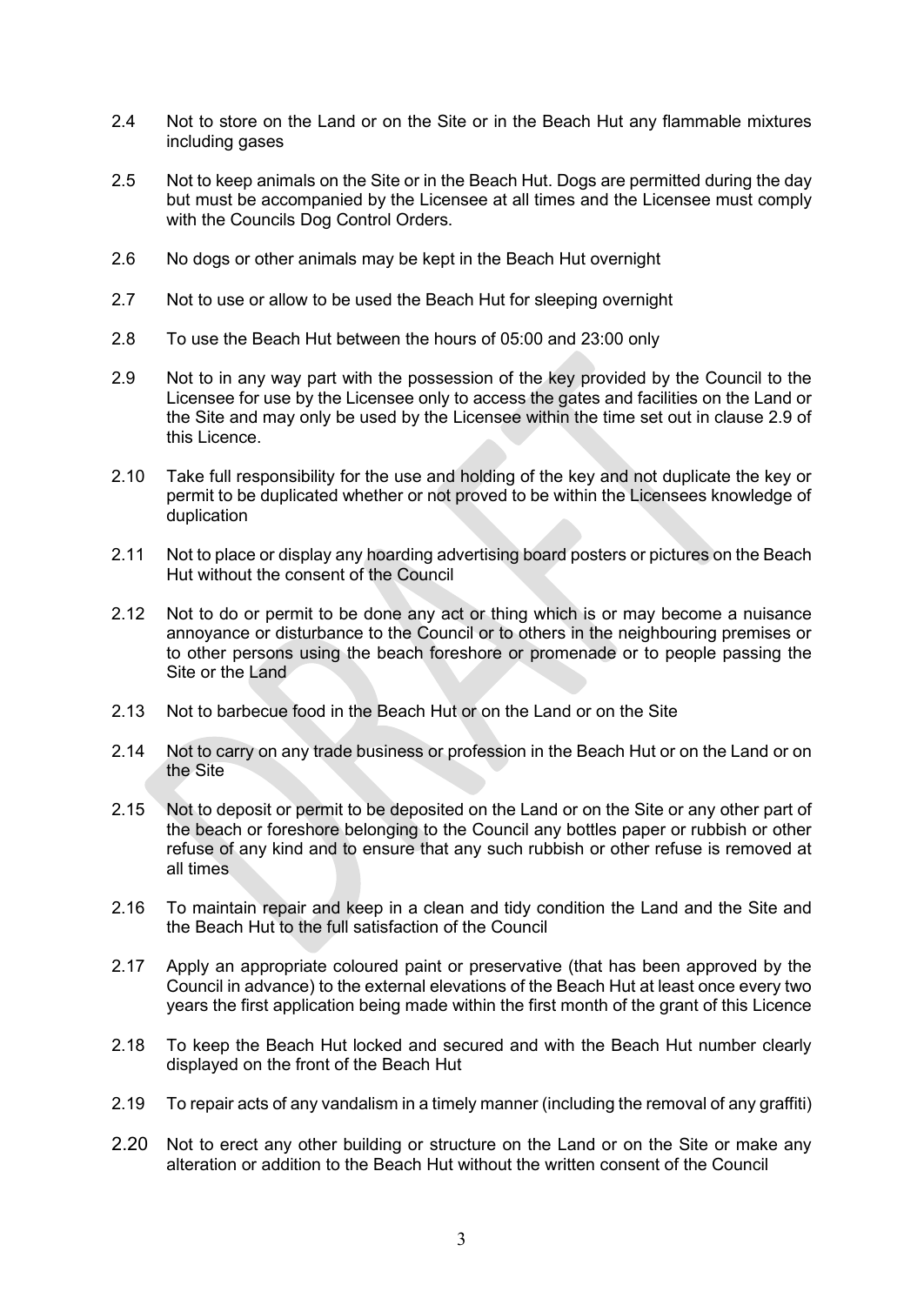- 2.21 To indemnify the Council and keep them indemnified from and against all losses damages actions costs claims demands proceedings and expenses arising from damage to property or death of or injury to any persons either directly or indirectly as a result of this licence
- 2.22 To permit the Council or its duly authorised Officers to enter upon the Land and the Site at all times in order to examine the condition of the Beach Hut to ensure the Licensee is complying with the provisions of this licence
- 2.23 To allow the Environment Agency local coast protection authorities or their agents to enter the Beach Hut in order to inspect or carry out any sea defence works
- 2.24 To be responsible for insuring the Beach Hut and any contents of the Beach Hut against loss or damage by fire and other insurable risks
- 2.25 To advise the Council within one calendar month of any change of address or contact details and pay to the Council an administration fee for recording the change if demanded
- 3. It is hereby further agreed as follows:
- 3.1 The Licensees shall not sub-let or part with possession or responsibility of the Beach Hut or the Land or the Site or any part thereof
- 3.2 If there shall be any breach of these conditions or if the annual licence fee has not been paid within 28 days after the payment was due the Council shall be entitled to terminate this licence and require the removal of the Beach Hut from the Land either:
	- 3.2.1 at any time after 28 days notice has been given of non-payment of the annual licence fee and where the licence fee (or part) remains unpaid;
	- 3.2.2 at any time if the Council has served a notice on the Licensees to remedy any other breach and after 28 days of the notice the breach has not been complied with;
	- 3.2.3 If the Council gives notice of termination the Licensees shall have one month to remove the contents of the Beach Hut and Beach Hut if required by the Council and if they fail to do so the Council may, remove the Beach Hut or sell the Beach Hut and its contents (provided it promptly gives notice to the Licensees of its intention to sell and store the contents before doing so) and the Licensees will be liable for any associated costs
- 3.3 The Licensee may bring this Licence to an end if the Licensee decides to sell the Beach Hut. The Licensee shall submit a request in writing to the Council to transfer this licence. The Beach Hut will then be offered at the Licensee's preferred sale value to members of the public on the Council's waiting list in priority order. An amount equal to three times the annual licence fee or ten per cent (10%) of the sale value whichever is the greatest, will be payable to the Council on completion.
- 3.4 Upon determination of this licence the Licensees shall remove the Beach Hut from the Land and restore the Land and the Site to their former condition if formally requested to do so by the Council